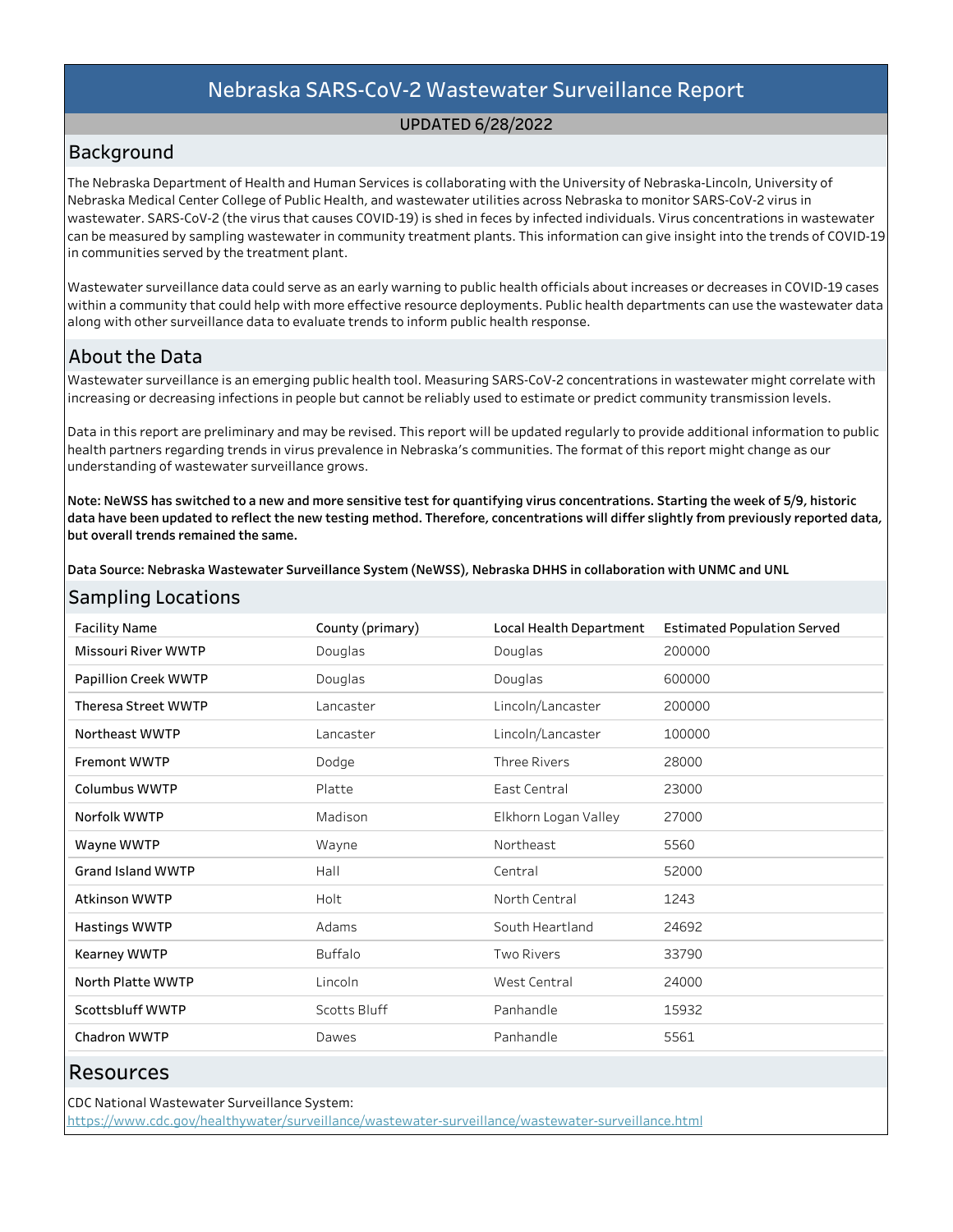# UPDATED6/28/2022

# **About the Data**

All data presented are preliminary and subject to change. For each wastewater treatment plant (WWTP):

Top chart: Wastewater SARS-Cov-2 concentrations in copies per liter units. Individual sample concentrations (dots) and a rolling average of the last 3 samples (line) are shown.

Bottom chart: County-level COVID-19 case rates by lab report date (7-day rolling average of new cases per 100,000 residents). Note: The population represented in the wastewater surveillance data (also known as a 'sewershed') does not directly match the population represented in case rates and therefore, data are not directly comparable.

#### Data Source: Nebraska Wastewater Surveillance System (NeWSS), Nebraska DHHS in collaboration with UNMC and UNL

# Missouri River WWTP (Douglas County): SARS-CoV-2 in Wastewater and County Case Rates







12/26/21 1/9/22 1/23/22 2/6/22 2/20/22 3/6/22 3/20/22 4/3/22 4/17/22 5/1/22 5/15/22 5/29/226/12/226/26/22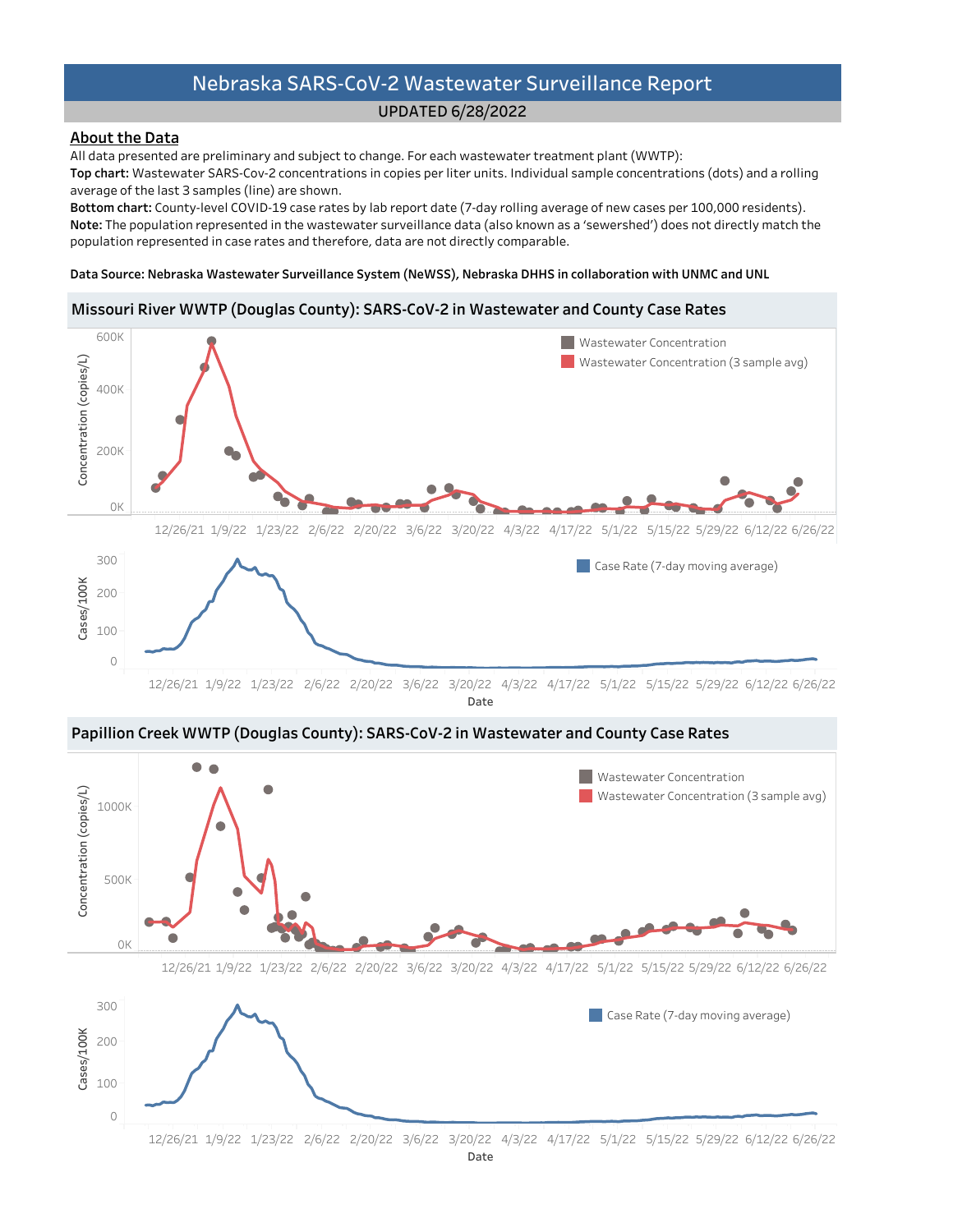## UPDATED6/28/2022

# **About the Data**

All data presented are preliminary and subject to change. For each wastewater treatment plant (WWTP):

Top chart: Wastewater SARS-Cov-2 concentrations in copies per liter units. Individual sample concentrations (dots) and a rolling average of the last 3 samples (line) are shown.

Bottom chart: County-level COVID-19 case rates by lab report date (7-day rolling average of new cases per 100,000 residents). Note: The population represented in the wastewater surveillance data (also known as a 'sewershed') does not directly match the population represented in case rates and therefore, data are not directly comparable.

#### Data Source: Nebraska Wastewater Surveillance System (NeWSS), Nebraska DHHS in collaboration with UNMC and UNL

# Theresa Street WWTP (Lancaster County): SARS-CoV-2 in Wastewater and County Case Rates



Date



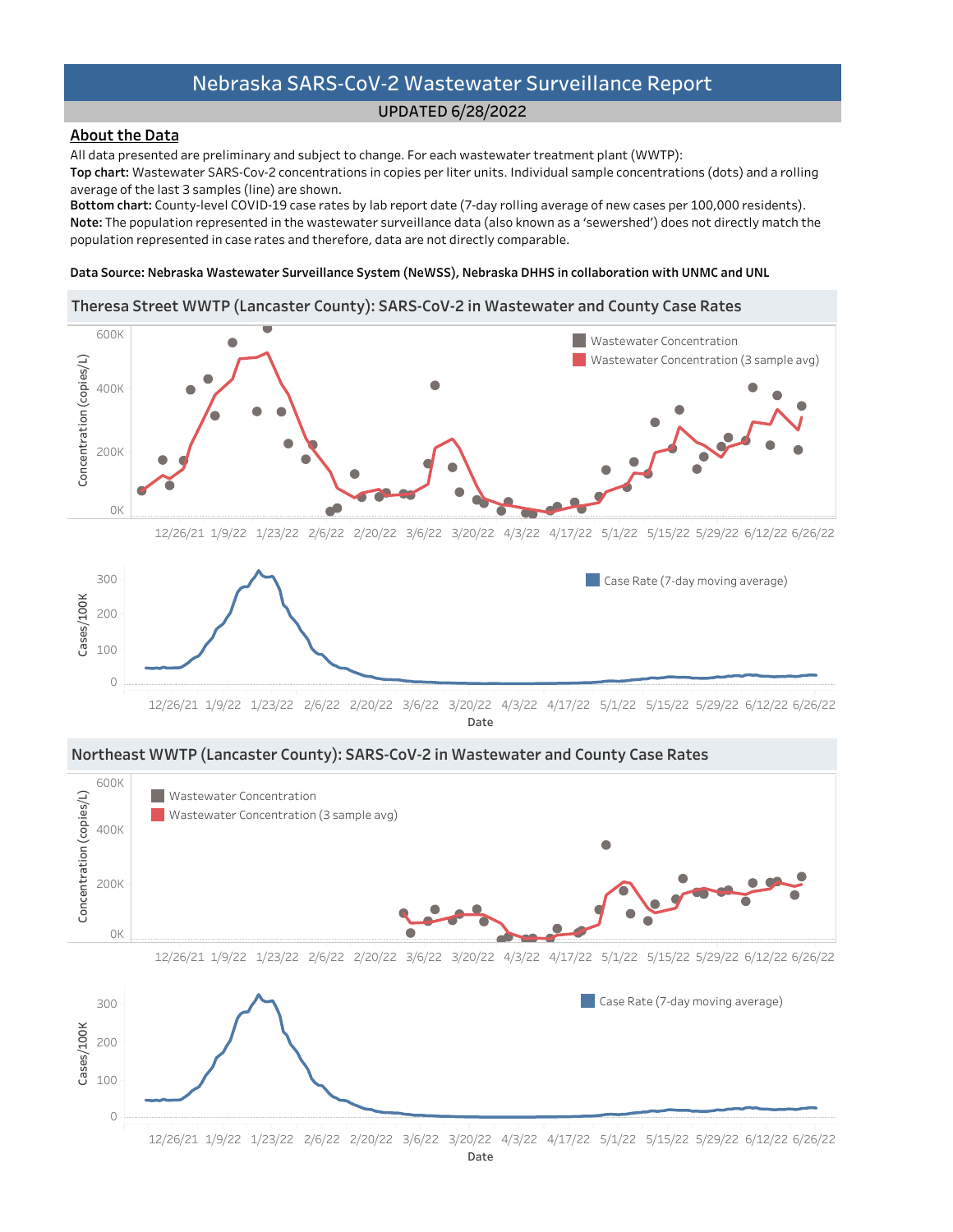# UPDATED6/28/2022

# About the Data

All data presented are preliminary and subject to change. For each wastewater treatment plant (WWTP):

Top chart: Wastewater SARS-Cov-2 concentrations in copies per liter units. Individual sample concentrations (dots) and a rolling average of the last 3 samples (line) are shown.

Bottom chart: County-level COVID-19 case rates by lab report date (7-day rolling average of new cases per 100,000 residents). Note: The population represented in the wastewater surveillance data (also known as a 'sewershed') does not directly match the population represented in case rates and therefore, data are not directly comparable.

#### Data Source: Nebraska Wastewater Surveillance System (NeWSS), Nebraska DHHS in collaboration with UNMC and UNL

### Fremont WWTP (Dodge County): SARS-CoV-2 in Wastewater and County Case Rates

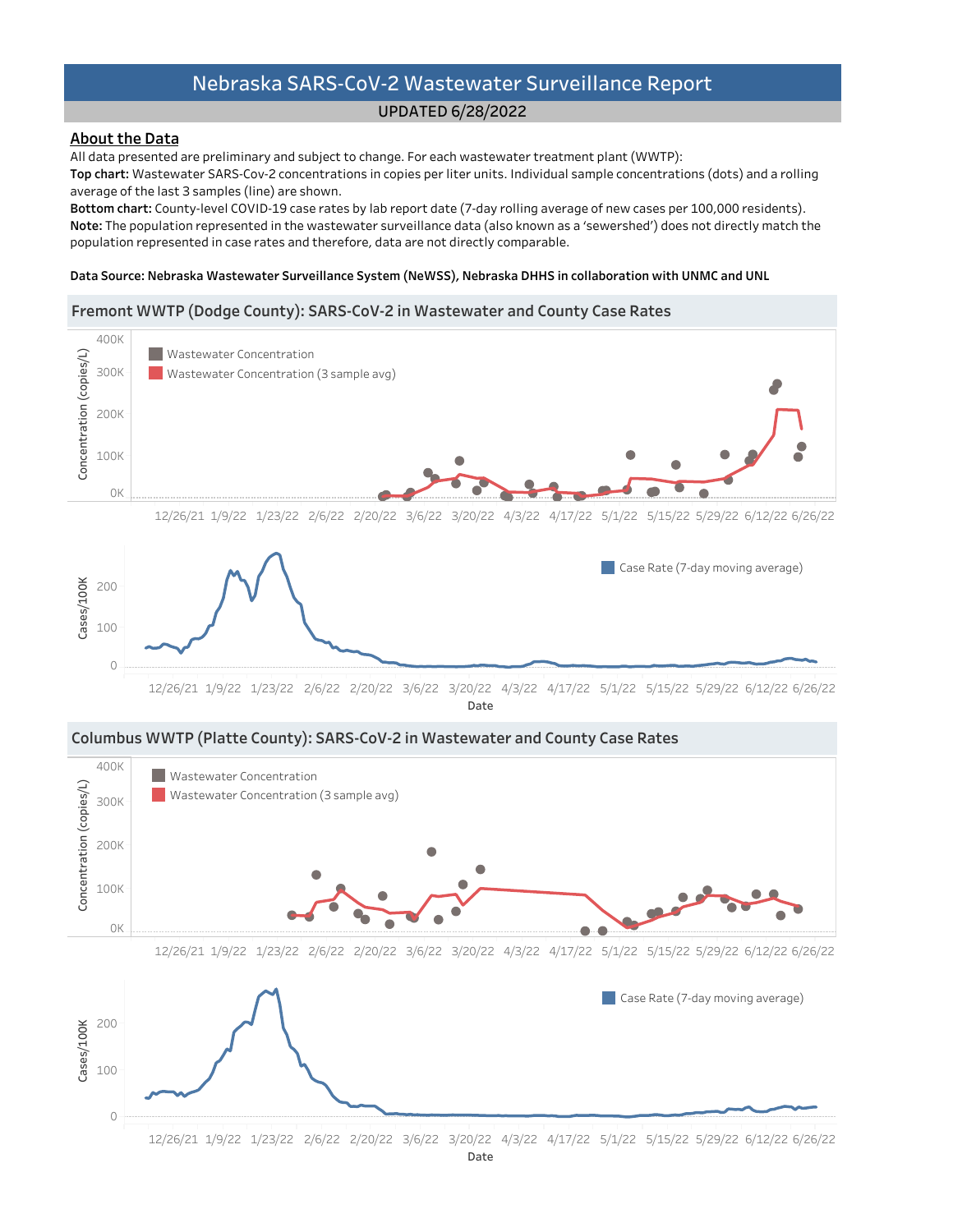# UPDATED6/28/2022

# **About the Data**

All data presented are preliminary and subject to change. For each wastewater treatment plant (WWTP):

Top chart: Wastewater SARS-Cov-2 concentrations in copies per liter units. Individual sample concentrations (dots) and a rolling average of the last 3 samples (line) are shown.

Bottom chart: County-level COVID-19 case rates by lab report date (7-day rolling average of new cases per 100,000 residents). Note: The population represented in the wastewater surveillance data (also known as a 'sewershed') does not directly match the population represented in case rates and therefore, data are not directly comparable.

#### Data Source: Nebraska Wastewater Surveillance System (NeWSS), Nebraska DHHS in collaboration with UNMC and UNL

#### Norfolk WWTP (Madison County): SARS-CoV-2 in Wastewater and County Case Rates



Date







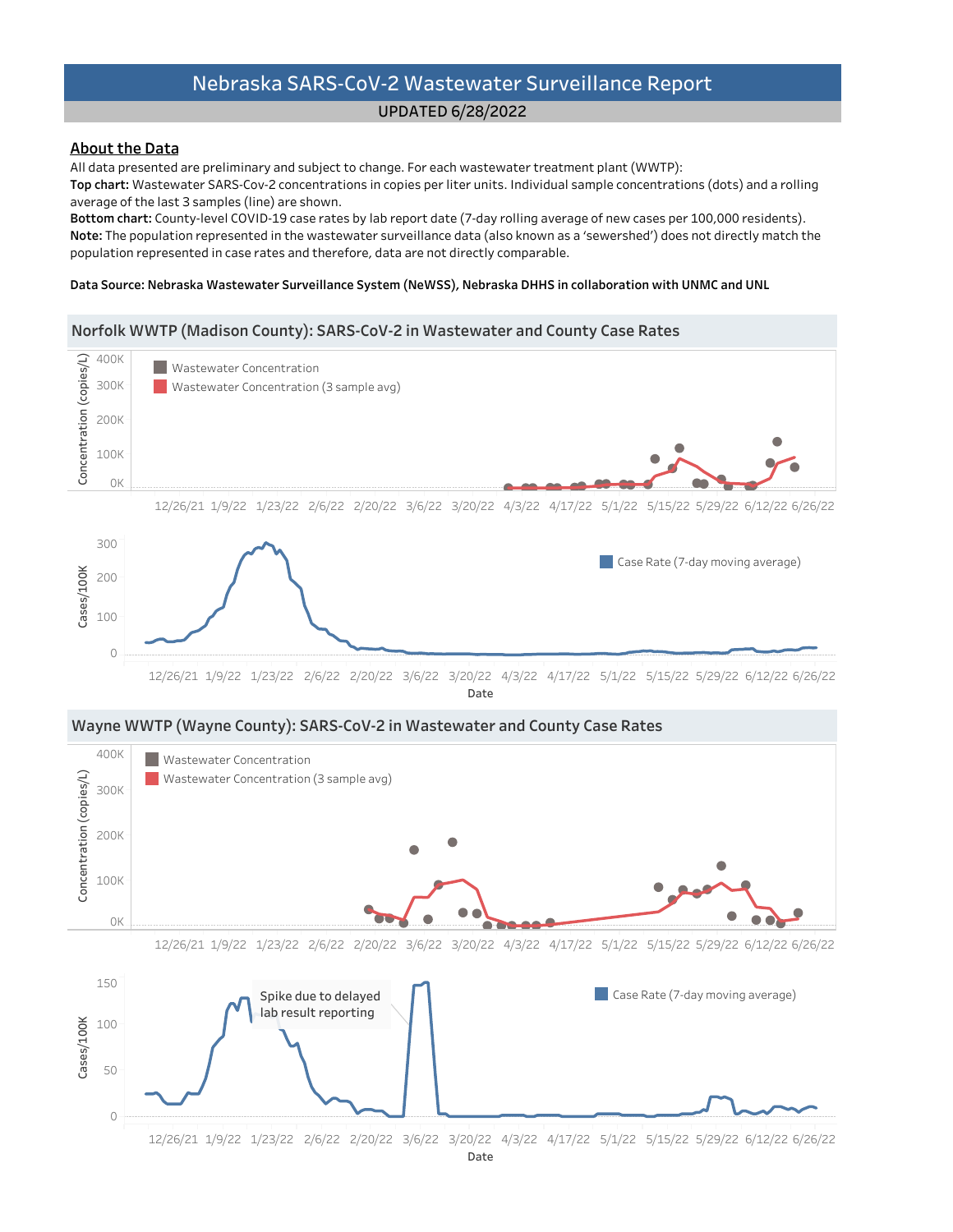# UPDATED6/28/2022

# **About the Data**

All data presented are preliminary and subject to change. For each wastewater treatment plant (WWTP):

Top chart: Wastewater SARS-Cov-2 concentrations in copies per liter units. Individual sample concentrations (dots) and a rolling average of the last 3 samples (line) are shown.

Bottom chart: County-level COVID-19 case rates by lab report date (7-day rolling average of new cases per 100,000 residents). Note: The population represented in the wastewater surveillance data (also known as a 'sewershed') does not directly match the population represented in case rates and therefore, data are not directly comparable.

#### Data Source: Nebraska Wastewater Surveillance System (NeWSS), Nebraska DHHS in collaboration with UNMC and UNL

## Grand Island WWTP (Hall County): SARS-CoV-2 in Wastewater and County Case Rates







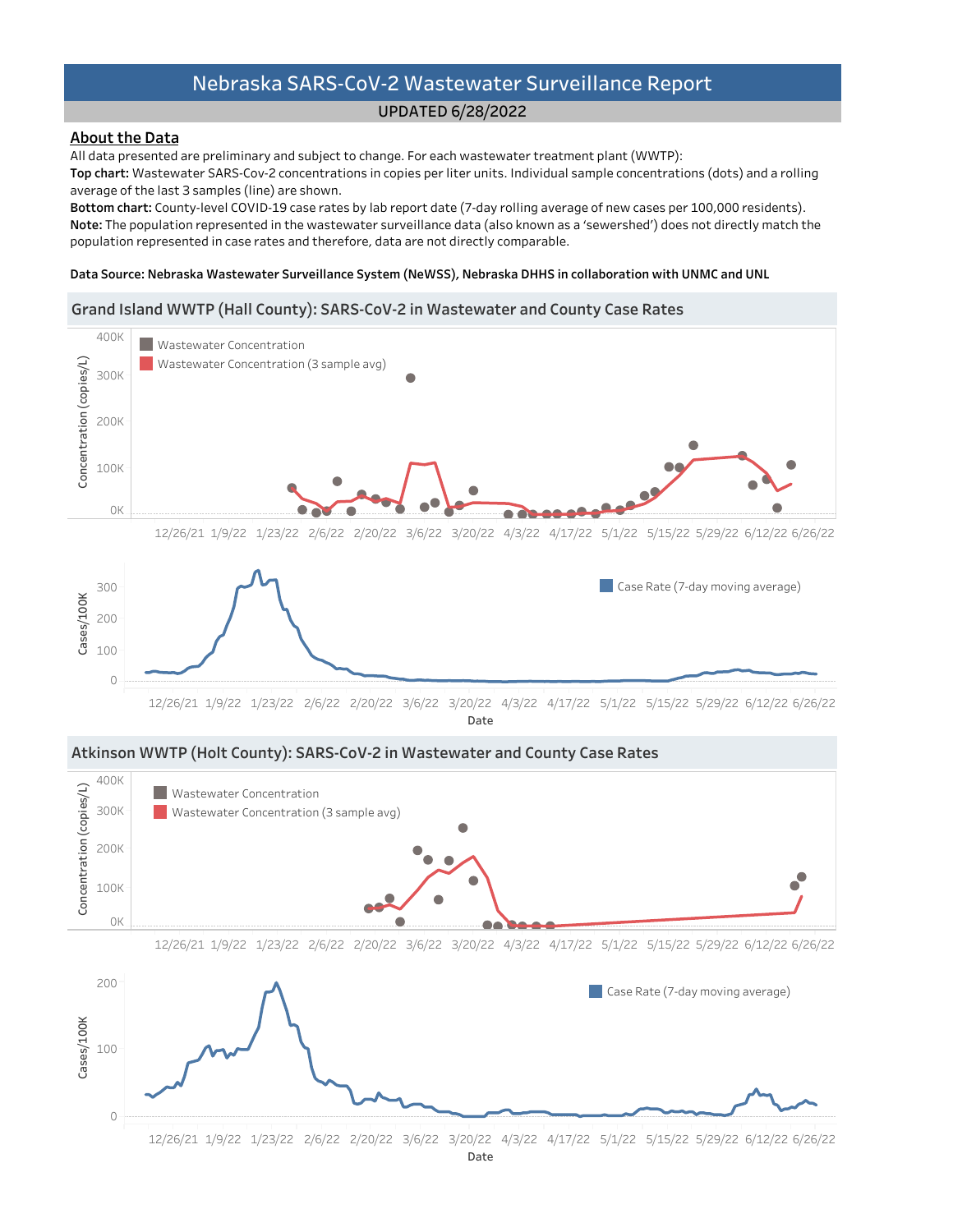# UPDATED6/28/2022

# **About the Data**

All data presented are preliminary and subject to change. For each wastewater treatment plant (WWTP):

Top chart: Wastewater SARS-Cov-2 concentrations in copies per liter units. Individual sample concentrations (dots) and a rolling average of the last 3 samples (line) are shown.

Bottom chart: County-level COVID-19 case rates by lab report date (7-day rolling average of new cases per 100,000 residents). Note: The population represented in the wastewater surveillance data (also known as a 'sewershed') does not directly match the population represented in case rates and therefore, data are not directly comparable.

#### Data Source: Nebraska Wastewater Surveillance System (NeWSS), Nebraska DHHS in collaboration with UNMC and UNL

### Hastings WWTP (Adams County): SARS-CoV-2 in Wastewater and County Case Rates





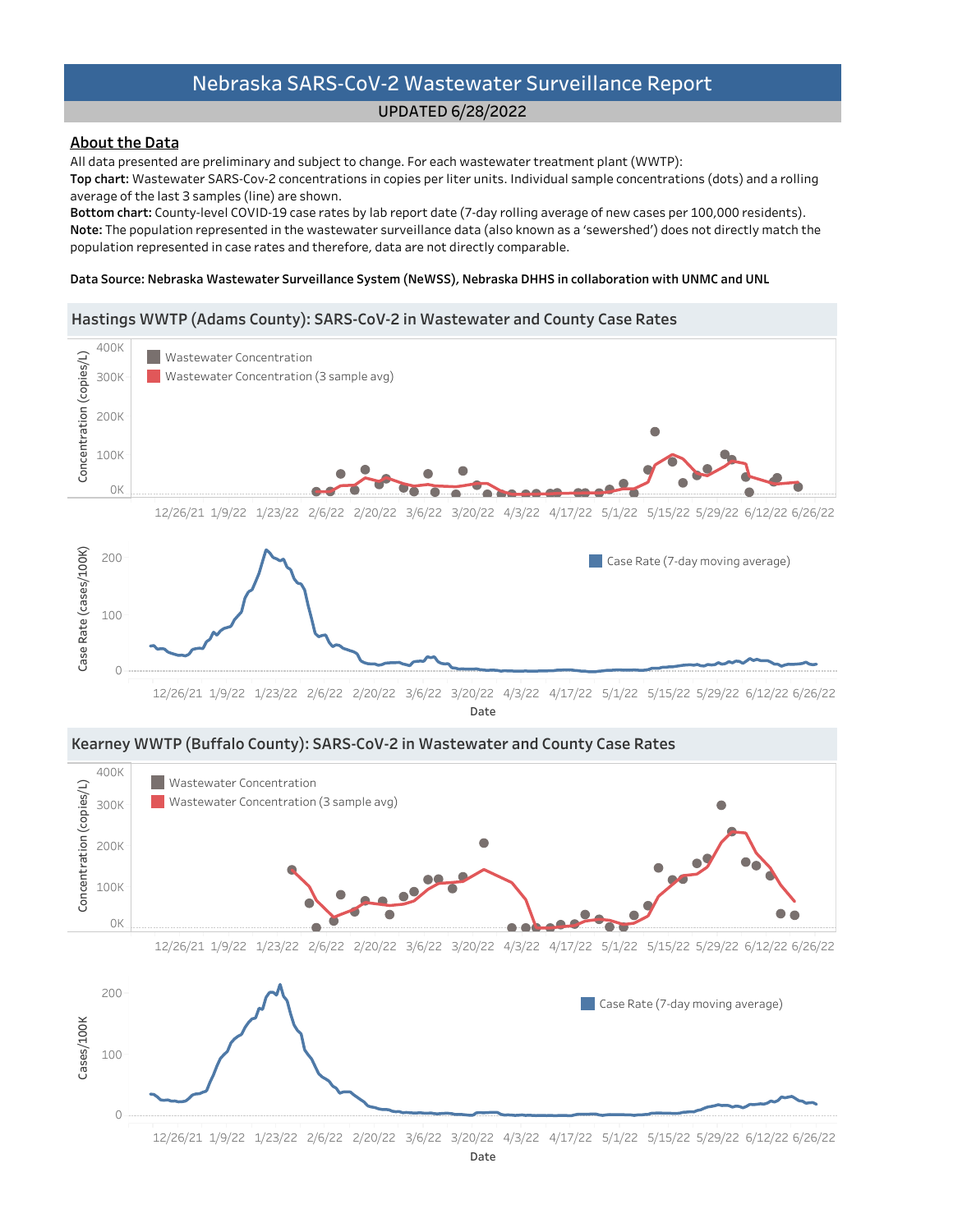# UPDATED6/28/2022

# About the Data

All data presented are preliminary and subject to change. For each wastewater treatment plant (WWTP):

Top chart: Wastewater SARS-Cov-2 concentrations in copies per liter units. Individual sample concentrations (dots) and a rolling average of the last 3 samples (line) are shown.

Bottom chart: County-level COVID-19 case rates by lab report date (7-day rolling average of new cases per 100,000 residents). Note: The population represented in the wastewater surveillance data (also known as a 'sewershed') does not directly match the population represented in case rates and therefore, data are not directly comparable.

#### Data Source: Nebraska Wastewater Surveillance System (NeWSS), Nebraska DHHS in collaboration with UNMC and UNL

# North Platte WWTP (Lincoln County): SARS-CoV-2 in Wastewater and County Case Rates



12/26/21 1/9/22 1/23/22 2/6/22 2/20/22 3/6/22 3/20/22 4/3/22 4/17/22 5/1/22 5/15/22 5/29/226/12/226/26/22 Date